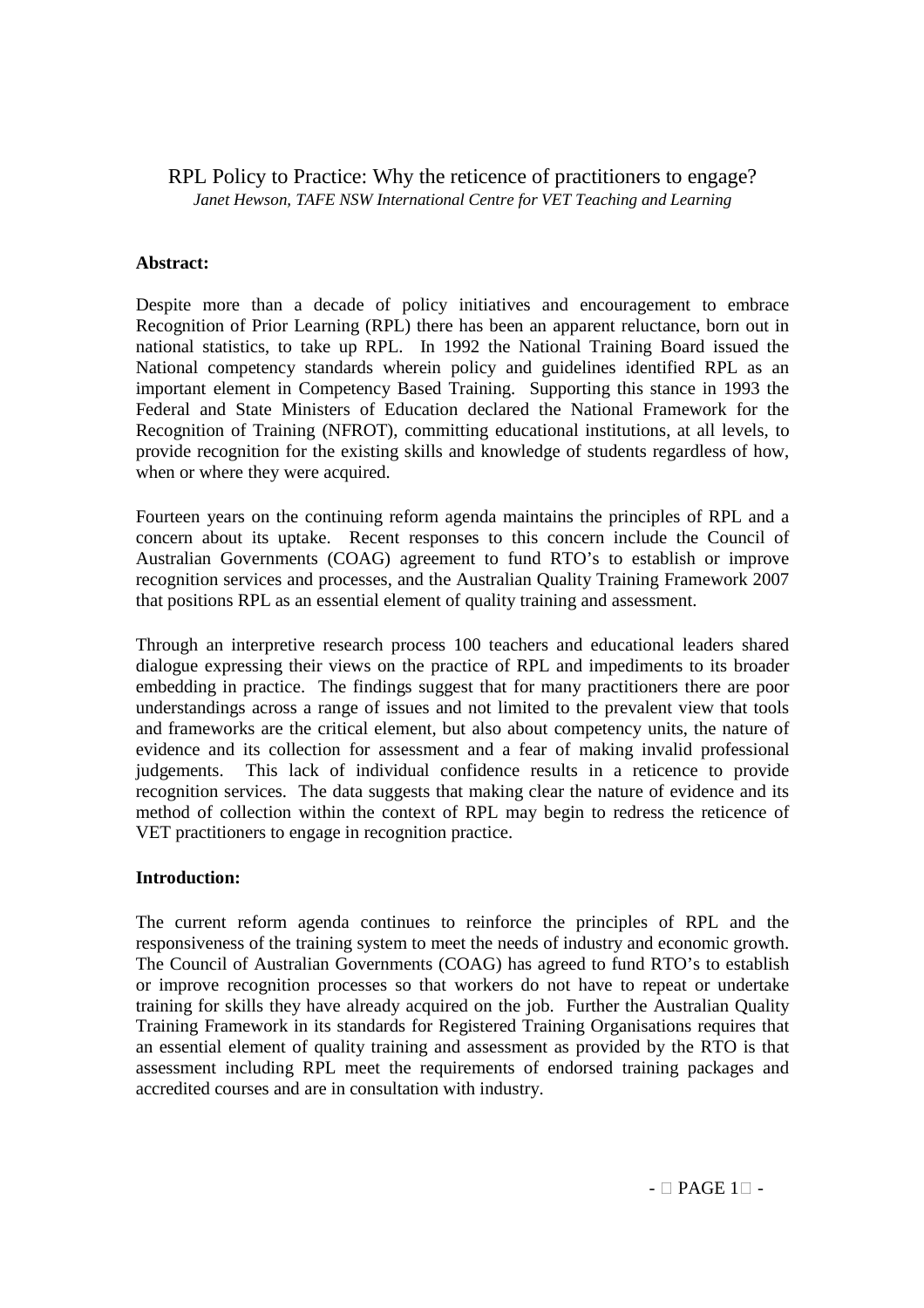Despite more than a decade of policy initiatives and encouragement to embrace RPL there has been an apparent reluctance, born out in statistics to take up RPL. Informal discussions with Professional Development Managers and colleagues suggested that practitioners lacked confidence in assessing in the RPL context, did not understand the process sufficiently and had few tools to guide them. As a result of the increased focus on Recognition and the imperative of increased uptake qualitative research was undertaken to find answers and cut through the rhetoric by using a participative approach to engage practitioners. This approach aimed to find answers and inform future capability development and knowledge management strategies.

A Colloquium was organised to provide both an opportunity to find out from a representative group their responses to the question of why is RPL not being taken up to meet policy expectations, and to provide an opportunity for practitioners to share ideas about increasing the provision of RPL. Attended by 100 TAFE NSW practitioners across a rich and diverse group, the Colloquium provided the opportunity for the generation of dialogue in attempting to illuminate what the key issues were from their perspective. Predominantly the Colloquium was seen as a constructive and productive method of bringing together a group of experienced practitioners to inform continuous improvement and capability development.

# **Colloquium design and methodology:**

The RPL Colloquium was designed to value and acknowledge the expertise of participants and facilitate their engagement in generating empirical data through a grounded theory approach to better understand the barriers to the practice of RPL. A theme of RPL – "more possibilities - better results" was used to build a sense that the event would generate ideas with activities designed to engage practitioners to share insights from their experiences and understandings and provide an overarching environmental awareness and contextualisation of issues affecting RPL. In this way we hoped to find exemplary practice in process, pedagogy and product. Both formal and informal engagement was encouraged throughout the Colloquium.

Formal engagement was achieved through keynote addresses by educational leaders and short presentations strategically placed throughout the day's activities highlighting the elements of process, pedagogy and product. These short presentations were used strategically throughout the day as spark topics to generate critical thought and open up dialogue for consideration by participants in their deliberations and not pre-empting any particular element of RPL as more prominent or influential in the day's proceedings.

Informal engagement of delegates was through networking and relationship building opportunities at key points throughout the day. By engaging practitioners in this way it was felt that benefits would be gained in improving services to stakeholders whilst providing a positive impact on practitioner perspectives in response to the current imperatives relating to RPL and harnessing the strength in expertise from across NSW in working collaboratively to provide solutions.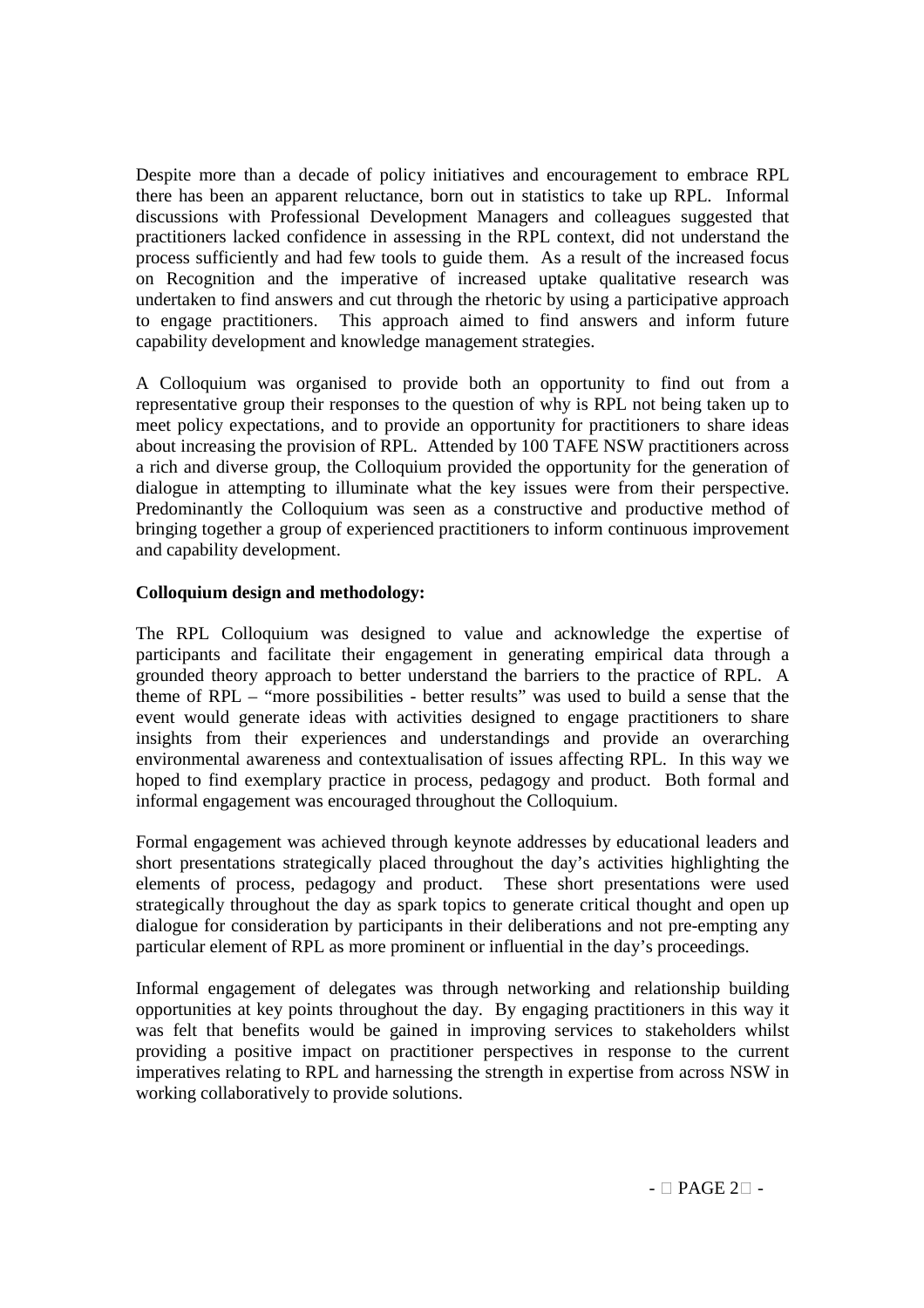To enable the gathering of data a process facilitation model of strategic conversation with predetermined questions was used. These facilitated conversations sought to collect data by listening to the rhetoric and capturing this for future analysis to identify key themes and messages. Whilst the right environment had to be provided conducive to engaging practitioners equally the right questions needed to provoke critical thought in the strategic conversations. Participants contributed by sharing their stories and ideas with the process facilitators, with these insights being gathered in response to predetermined questions. These questions were developed as a result of some limited feedback from teachers relating to a think piece entitled "RPL from Policy to Practice" (Cliff Trood and Janet Hewson, 2007) that was written for the purpose of stimulating critical thought and through dialogue with other stakeholders from across TAFE NSW. Questions attempted to maintain an outcomes focus and were posed to two separate groups of 15-20 participants and were:

- How can we reconcile the tension between quality assessment and the economic imperative - "quick and simple" and increased volume? (COAG, OECD, 2007)
- How can we facilitate new training/business opportunities by seeing RPL as a diagnostic tool as opposed to just a 'must do' policy?
- How can we reconcile the tensions between individualised/personalised assessment and the economies of scale in the classroom or large groups?
- How can we reconcile a teacher's role as an educator as opposed to that of an RPL assessor - how do you take the learning out of assessment?
- What are the responsibilities for the teacher's role in the RPL process as opposed to those of the student?
- How do we reconcile the tension between the implicit/intuitive/tacit nature of professional judgements and meet our audit requirements for explicit, valid and accountable data?

The strategic conversation methodology was used to facilitate participants through a four stage process to capture the voices in the group and enable scoping of the data for key messages which emerged:

| Stage 1:    | Where are we now? Naming the problem understanding clearly the present<br>situation |
|-------------|-------------------------------------------------------------------------------------|
| Stage $2$ : | Where do we want to be? Finding a vision and purpose for the future                 |
| Stage 3:    | How do we get there? What pathways will take us from Stage 1 to Stage<br>22         |
| Stage 4:    | How do we make this happen? What actions will deliver the desired<br>results?       |

These questions work the participant through a process that aims to create a strategic conversation where "the making of a new horizon - a shared understanding, aspiration, idea and judgement that has been reached through thoughtful collective conversation"  $(2<sup>nd</sup> Road, 2006).$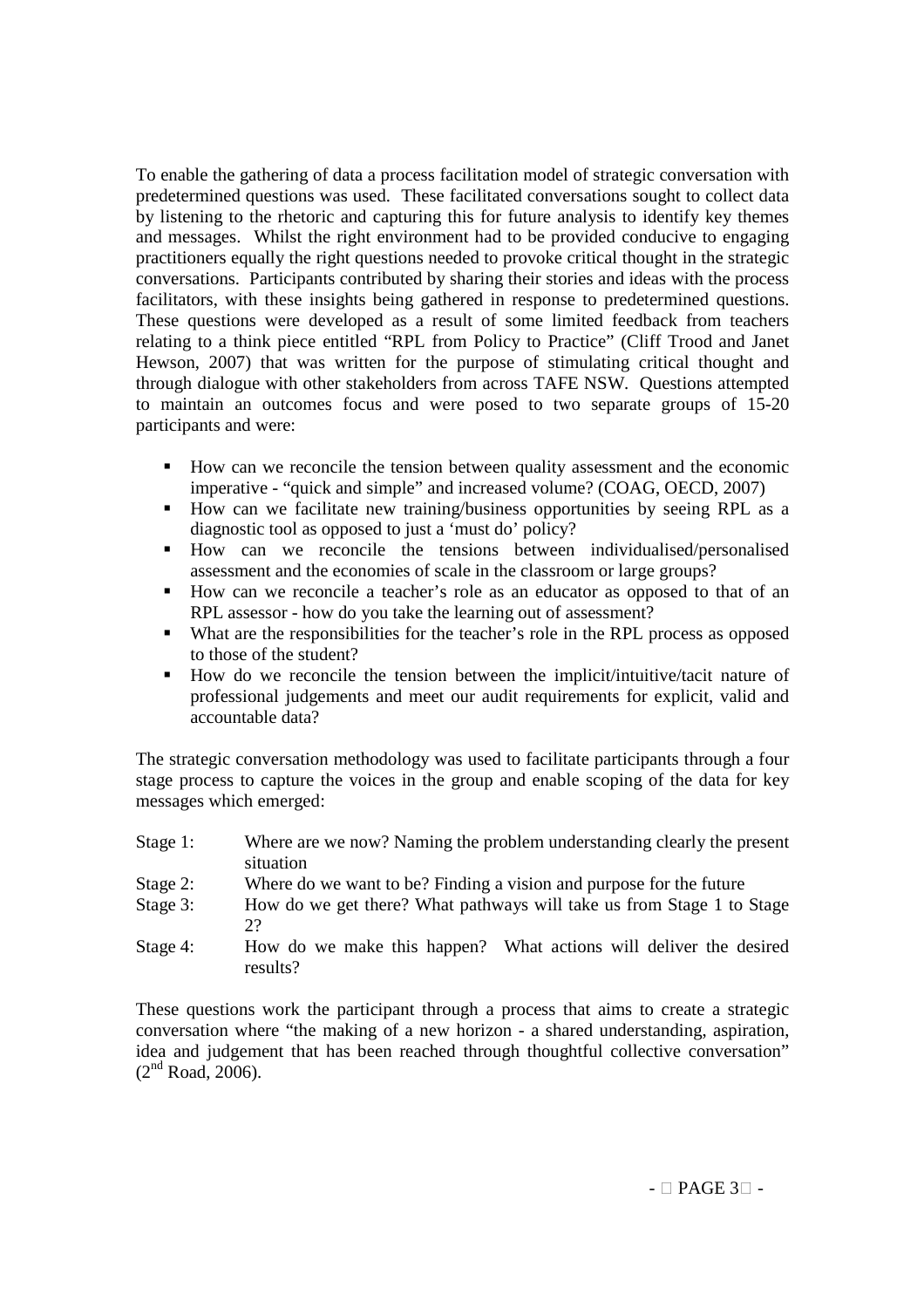### **Data collection:**

Data for analysis was gathered from facilitators capturing "the individual voices" within the groups participating in conversations and through writers' perspectives in summarising key points noted during conversations and other activities throughout the day. These key points were then assimilated and sorted to provide a quantitative based graph that demonstrates degree of response across participants against elements identified.

A focus on progressing identified outcomes to sustain the momentum and inform future practice was reinforced through messages and activities throughout the day that focused on the importance of relationships and networks to use knowledge to inform their practice. A theoretical basis for this structure is articulated by Senge (1999) as "a learning oriented strategy which aims to produce self-sustaining change in a way that continually accelerates its own growth and development. In systems terms, it operates as a virtuous reinforcing cycle". Writers were also employed to capture stories and ideas from the Colloquium participants and group conversations which were made available on the website for a wider dissemination.

#### **Findings and discussion:**

Analysis of the data identified a range of factors affecting the take up of RPL, these were: recording of RPL/statistics, resourcing time/funding, methods/frameworks relating to pedagogy, processes, obstacles and language of RPL/terminology. Of these elements, methods and frameworks relating to pedagogy was of the most concern, followed by resourcing time and funding. With the language of RPL/terminology rating the least.



1**Figure 1Data from strategic conversation**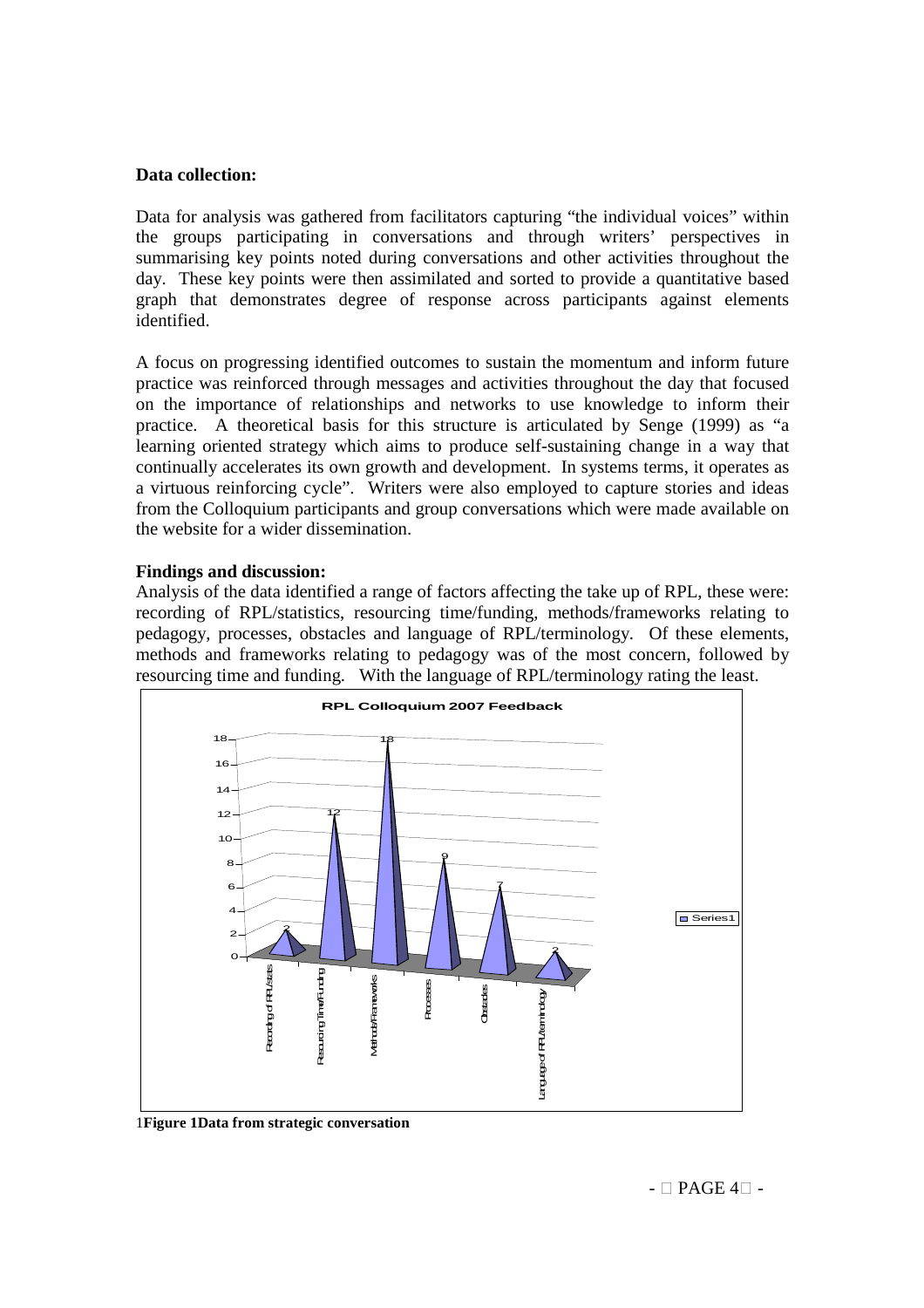| Recording of RPL   |                                                                                                                  |
|--------------------|------------------------------------------------------------------------------------------------------------------|
|                    | 3% stats questioned                                                                                              |
|                    | RPL uptake - wrong reporting                                                                                     |
|                    | pass versus enrolment adjustment being recorded.                                                                 |
|                    |                                                                                                                  |
| Resourcing Time &  | avoidance by teachers due to time spent dealing with application                                                 |
| Funding            | ASH - is it adequate compensation for sections?                                                                  |
|                    | absorbed into related duties versus other assessment considered teaching                                         |
|                    | Staff unfamiliar with Recognition process                                                                        |
|                    | funding ratio: individual versus bulk billing                                                                    |
|                    | fairness in allocation of ASH - those not undertaking RPL unfairly disadvantaged in<br>minimising delivery hours |
|                    | online tools don't go far enough and still need effort in guidance/support                                       |
|                    | funding assessors to go into the workplace                                                                       |
|                    | common recognition themes need to have processes in place .i.e. common understanding                             |
|                    | establish recognition teams in Institutes                                                                        |
|                    | flexibility of the learning plan and completion times i.e. in student's time not college<br>schedule             |
|                    | prioritising RPL against other demands                                                                           |
| Methods/Frameworks | different methods for evidence collection                                                                        |
|                    | understanding evidence - what is good evidence                                                                   |
|                    | different approach to EBA resultant reluctance to undertake                                                      |
|                    | online tools don't go far enough                                                                                 |
|                    | too much emphasis on paperwork i.e. portfolios                                                                   |
|                    | openness to a range of methods/tools                                                                             |
|                    | knowledge of training package                                                                                    |
|                    | changing role of teacher                                                                                         |
|                    | teacher as facilitator                                                                                           |
|                    | facilitation of learner plan                                                                                     |
|                    | over rigorous assessments/processes                                                                              |
|                    | availability of exemplars/case studies                                                                           |
|                    | classroom centric - exposure to the workplace                                                                    |
|                    | action learning projects                                                                                         |
|                    | identification of further learning                                                                               |
|                    | acknowledging the learning in assessment what the learning can lead to i.e. further                              |
|                    | business<br>RPL is assessed by experts in their vocational field                                                 |
| Processes          | streamlining the process                                                                                         |
|                    | CLAMS - automate prior qualification mapping                                                                     |
|                    | profiling RPL applicant                                                                                          |
|                    | consistency of process and simplified policies                                                                   |
|                    | talk to those people who have been through the process                                                           |
|                    | quick and simples versus quality                                                                                 |
|                    | centralised support centre e.g. New England                                                                      |
|                    | enrolment and commencement of classes                                                                            |
|                    | RPL appointments - pre bookings                                                                                  |
|                    |                                                                                                                  |
|                    |                                                                                                                  |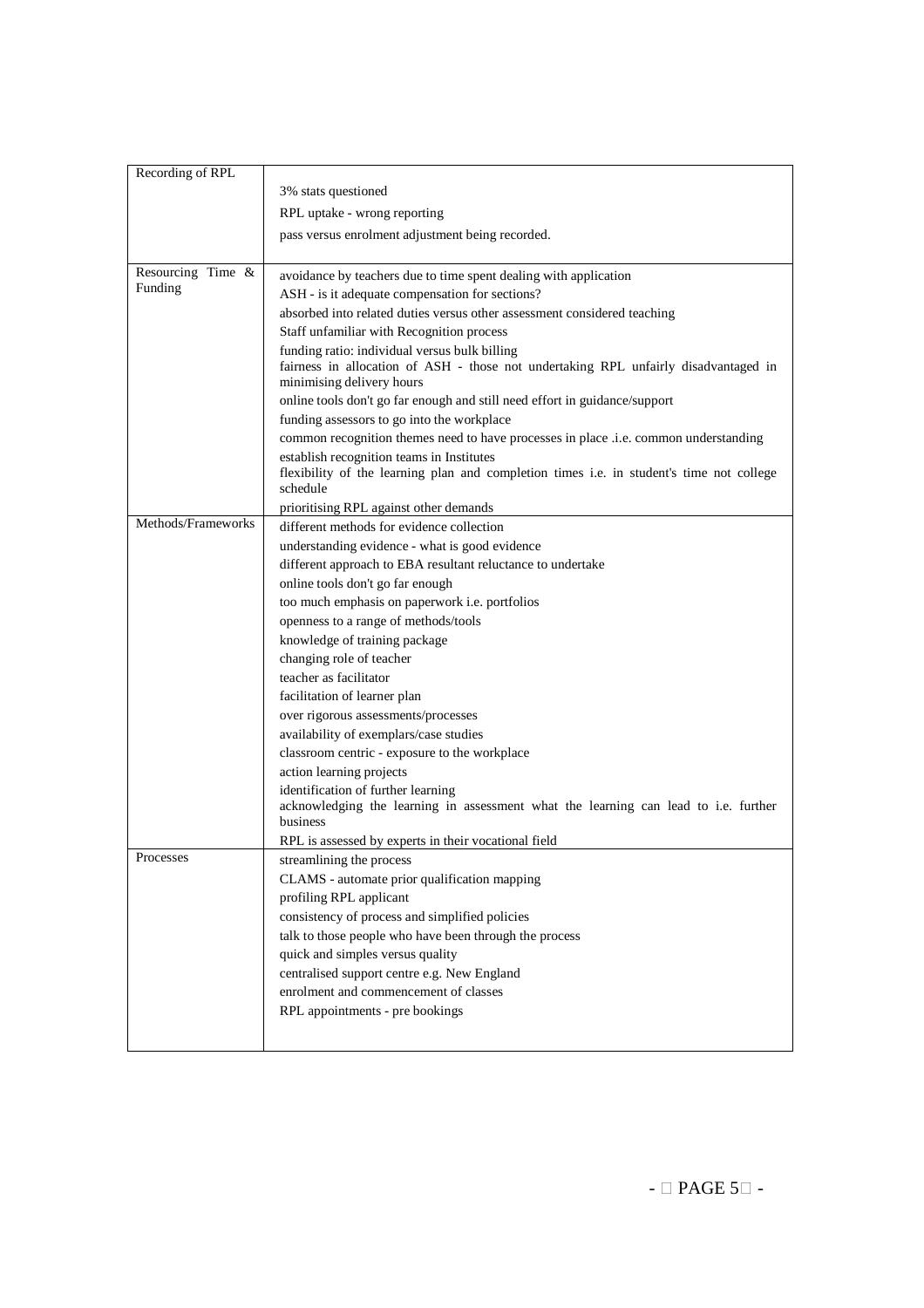| <b>Obstacles</b>                                | Evidence versus event – unfamiliar<br>lack of confidence in the process<br>lack of recent workplace experience<br>improve industry involvement - TAFE practice insulated from workplace expectations<br>fear of audits (What auditors want)<br>shopping around for RPL - particularly on state borders - negativity in credibility of quals<br>Are we making it more difficult than it is? |
|-------------------------------------------------|--------------------------------------------------------------------------------------------------------------------------------------------------------------------------------------------------------------------------------------------------------------------------------------------------------------------------------------------------------------------------------------------|
| <b>RPL</b><br>of<br>Language<br>and terminology | seen as different to other forms of assessment<br>portfolio - problematic due to different interpretations                                                                                                                                                                                                                                                                                 |

**Figure 2 data analysis from strategic conversation**

Significantly, a number of approaches and ideas to improve RPL were highlighted in data feedback, as follows:

#### **Figure 3 data on participant ideas**

| <b>Capability Development</b>                                                      |
|------------------------------------------------------------------------------------|
| Professional development to build capability<br>$\blacksquare$                     |
| Sharing of good practice<br>٠                                                      |
| Mentoring and projects in relation to RPL<br>٠                                     |
| Recognition experts – or does everyone do it?<br>٠                                 |
| $Re-visit assessment practice – get the basics right$<br>٠                         |
| Validation should be a part of the success of the process<br>٠                     |
| Auditing – providing more knowledge and awareness of requirements by teachers<br>٠ |
| Understand what 'our' customer wants<br>٠                                          |
| Trusting teacher judgements                                                        |
| Compile mainstream course assessments for RPL purposes<br>٠                        |
| Recognition teams<br>٠                                                             |
| RPL for staff $-$ do it yourself $-$ increase uptake<br>٠                          |
|                                                                                    |
| Organisational design (processes)<br>$\blacksquare$                                |
| Identify niche markets<br>٠                                                        |
| Working more closely with business consultants<br>٠                                |
| <b>Establishing RPL centres</b><br>٠                                               |
| Communication – non conflicting messages<br>٠                                      |
| Student pays?<br>٠                                                                 |
| Modify statistics collection<br>п                                                  |

# **What the findings mean to TAFE practitioners:**

In recent years there has been a multitude of projects, networks, tools and resources provided to support the VET practitioner in taking up RPL. The funding programs seemed to assume the barriers were tools, processes and structures and with the significant funding should have generated a major shift toward RPL provision. While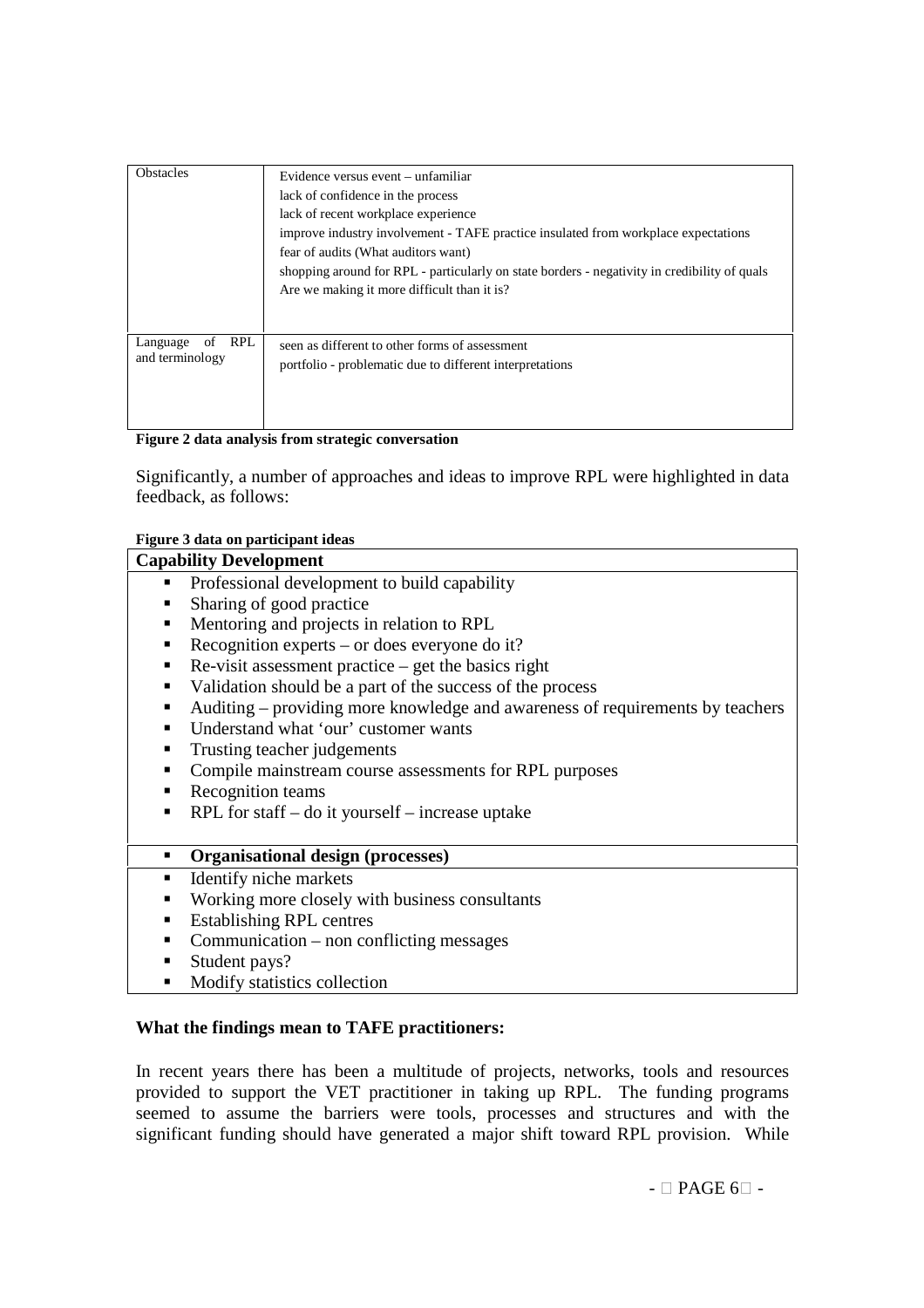there are pockets of good consistent practice and examples of dedicated and committed RPL practitioners who are passionate in their belief in RPL and its subsequent benefits to not only the student but themselves. (ICVET website 2008) There still appear however to be some critical barriers that are impeding the progress and subsequent impact across the sector and a lack of an integrative and collaborative approach. This is evidenced through the plethora of projects being undertaken and resources developed in spite of duplication and reinventing of websites, templates and expertise. This observation was supported during a café conversation (TAFE NSW, Sydney Institute, 2007) where it was suggested that "there is a lot of activity in addressing many of the issues identified but perhaps not a consolidated cultural change approach". The Colloquium provided some qualitative data that suggests there is still a reluctance or lack of readiness for change in undertaking RPL and that these issues unless tackled will remain.

In interpreting the elements of concern raised by practitioners, the one which rated highest was methods and frameworks relating to pedagogy. In particular the concerns were towards the collection of evidence, expressed in terms of the need to identify different methods for evidence collection, the understanding of "what evidence is" and what constitutes "good evidence" and recognising that there is a different pedagogical approach required for evidence collection which may lead to a resultant reluctance to undertake. Perhaps these concerns imply that practitioners see Recognition as an assessment event which differs from assessment already undertaken, that there is a uniqueness and that evidence could be quite different to the assessor, depending on the different contexts which may vary for each student. This is in contrast to the standardised form of assessment routinely undertaken. The practitioner has therefore to adapt themselves to any given situation. Also expressed by participants was the need for openness to a range of methods and tools, with too much emphasis on paperwork i.e. portfolios and over rigorous assessments and processes which further exacerbate the practitioner's role. As was raised by participants at the Colloquium there is opportunity for practitioners to undertake their own RPL to inform their practice and embedding RPL as a part of the organisational culture. This would not only provide an on the job learning environment for practitioners but also positive reinforcement and reward.

These issues along with concerns about resourcing of time and funds have lead to avoidance by some teachers due to time spent on applications and prioritising RPL against other demands. There is also a perception of inadequate compensation or disadvantages through minimisation of delivery hours and individual delivery versus bulk billing are also seen as deterrents. Whilst resourcing and funding are related on the surface to organisational systems and processing, they impinge on the ability of the practitioner to provide a professional customer driven service in RPL which can lead to further reticence. These deterrents are impacted upon further where practitioners may not see the pedagogical value in the Recognition process and their reluctance can be linked to resistance to change as the practitioner's core values and beliefs and intrinsic motivation (Deci, 1975) are not congruent with those of the current agenda. Through what Chan Kim, Mauborgne, (1997) describe as "fair process", the engagement of practitioners and explanation of the reasons for the uptake of Recognition and a clarity of expectation,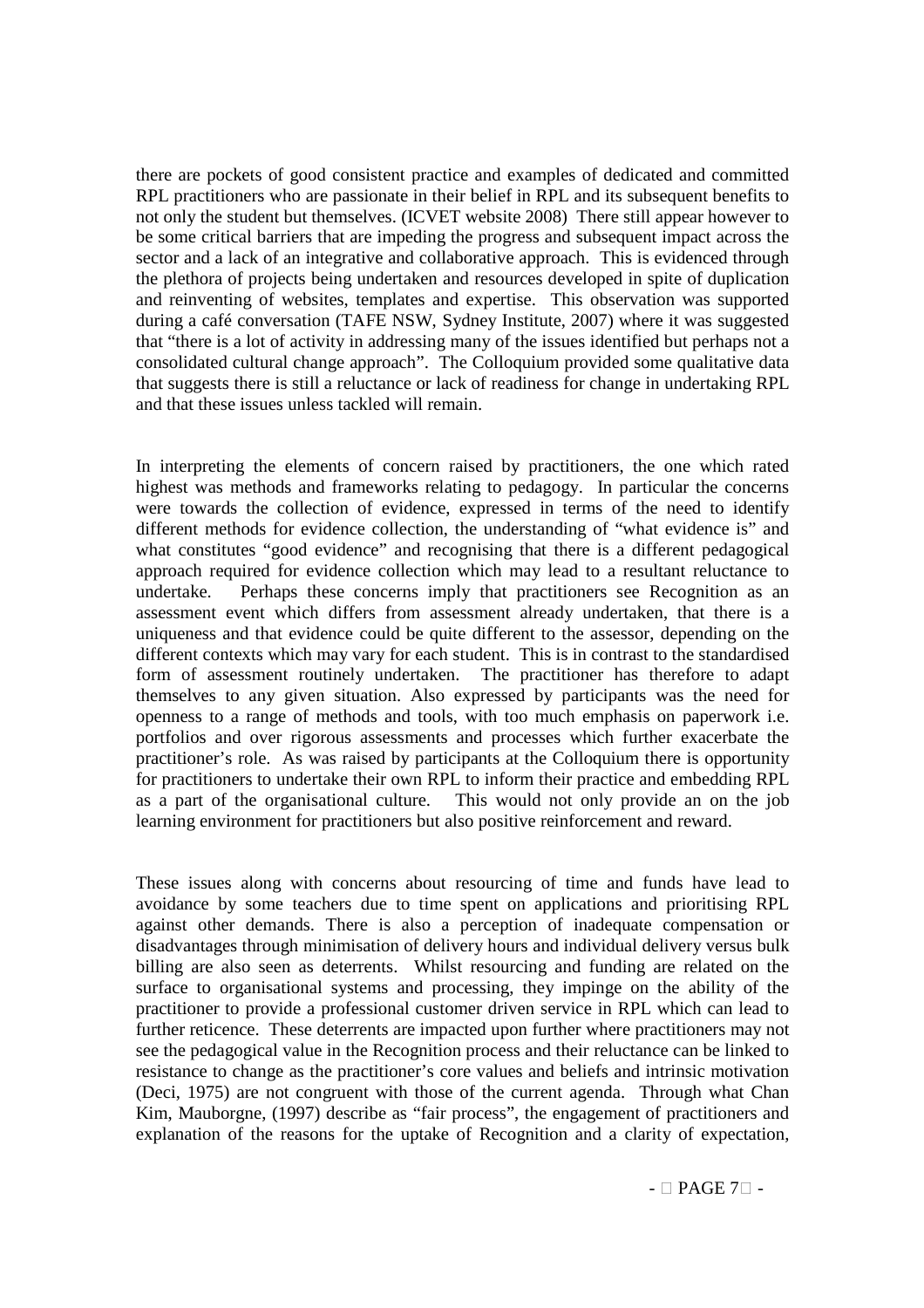would enable a better understanding and commitment to change their practice and work through obstacles encountered in implementing change.

The changing role of the teacher was also cited by participants, with reference to the teacher as facilitator which is further impacted upon by a classroom centric approach and the need for exposure to the workplace. A knowledge of training packages and the need to be an "expert" in their vocational field further reinforced the need for currency of vocational practice and the linkages to industry, enterprise and the workplace setting. These issues further reflect a move away from the traditional assumptions of the educational paradigm to that of the current economic imperative. This juncture poses a more dynamic and complex environment in which the practitioner works.

These factors whilst on the surface appear to imply a reticence by practitioners can possibly be seen as "reasonable and predictable reasons" why sufficient practitioners have failed to embrace the changes to practice needed to meet the needs of the RPL imperative. Kanter, Stein and Jick (1995) suggest reasons such as loss of control, too much uncertainty, costs of confusion, more work and concerns about competence, are valid reasons why practitioners have been reticent. Given that RPL is also just one of the changes that are currently impacting on practitioners. There appear to be strong similarities between the take up of innovation and the major shifts required which perhaps suggest the need to further support and engage practitioners. As Kanter, Stein and Jick (1995) suggest the agendas of the economic imperatives may not eventuate "because assumptions, perspectives and even agendas may not always converge"

Or should Recognition be seen as a diversification and as such differentiated from the mainstream. The ideas suggested by participants for the identification of niche markets, formation of RPL centres and increased collaboration with business consultants in relation to RPL would seem to indicate that RPL may be better served by RPL experts or those practitioners motivated by the benefits to both themselves and students. Lorsch (1997) describes a "3 way fit" whereby "individuals must have interests, skills and needs that are consistent with the work required". This perhaps goes some way to explain the "passionate" RPL practitioner and those pockets of excellence, where RPL is seen as a natural extension of their practice and the meeting of an educational imperative for growth and direction in students.

To add further complexity to this situation and the reticence by practitioners there appear to be mixed messages surrounding RPL such as those of "quick and simple", and the emphasis on "tools not techniques". Practitioners as recipients of change have perhaps been "too distant from the source of change - visionary light like any other diminishes in proportion to the square distance (Fitzgerald, 1988). These messages seem to imply the complete opposite to the traditional educational stance whereby pedagogy informs practice not tools, and education is not seen as quick or simple, with relationships being built with students over a period of time, trust established and with the benefit of formative assessment and ongoing interaction to inform decision making.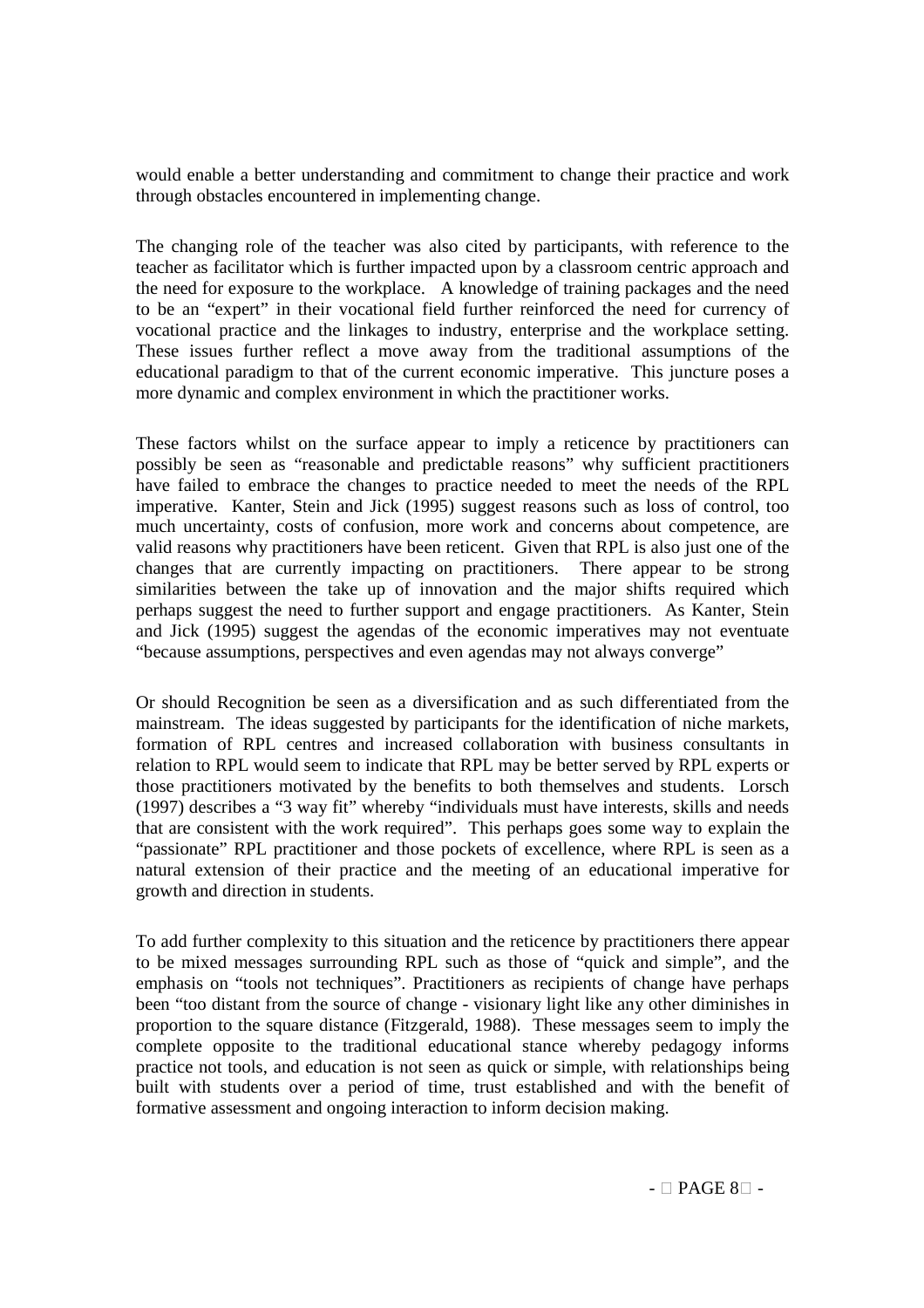These mixed messages as part of the change process may have hindered the uptake of RPL and have detracted from the benefits of RPL. Benefits were acknowledged however, in the data there were positive indicators such as the reference to the learning that occurs during assessment and that this learning can lead to empowerment of the student and the identification of further learning. This not only supports the personal economic imperative of the student and the benefits of improved employment and remuneration to them, but also meets the economic imperatives of the current VET environment. The traditional assumptions that everyone comes to the learning environment without prior knowledge and positioning everyone at a certain level, places the practitioner at the juncture between the social and economic imperatives. This suggests that a life based learning (Staron, et al, 2006) methodology can inform our practice and enable a better understanding of RPL and frame our thinking as educators in allowing background, history and ability to better meet the needs of students and customers.

# **Conclusion:**

In evaluating the Colloquium there was evidence that those practitioners present wanted to respond to the RPL imperatives both social and economic and that their attendance had clarified some of their understanding of process and examples of practice, and importantly that it provided opportunity to provoke thought and ideas. This type of activity also perhaps provided "fair process" (Chan Kim & Mauborgne, 1997) and a level of engagement required when dramatic change is embarked upon. Questions raised indicate an openness by practitioners towards RPL but that there is a need for continued sharing of expertise and knowledge to build the confidence of practitioners in reaching judgements.

The ideas to improve the uptake of RPL suggested by participants, as illustrated in Fig. 3, suggest the need for more development with the majority of ideas suggesting the need for expanded capability. Participants at the Colloquium given an environment where their voices were heard and with stimulation of thought were able to demonstrate their ability to contribute towards issues affecting their work as well as providing new ideas for working differently. Peck (1998) describes this psychological empowerment to change by enabling practitioners to consider their own roles and responsibilities in light of the broader organisational goals. Not withstanding, that all staff would be able to attend Colloquiums, there are however compelling reasons for a clear implementation strategy incorporating capability development through participative approaches for cultural change and that the provision of systems and processes are only elements in an open systems approach to change. (Galbraith, 1995).